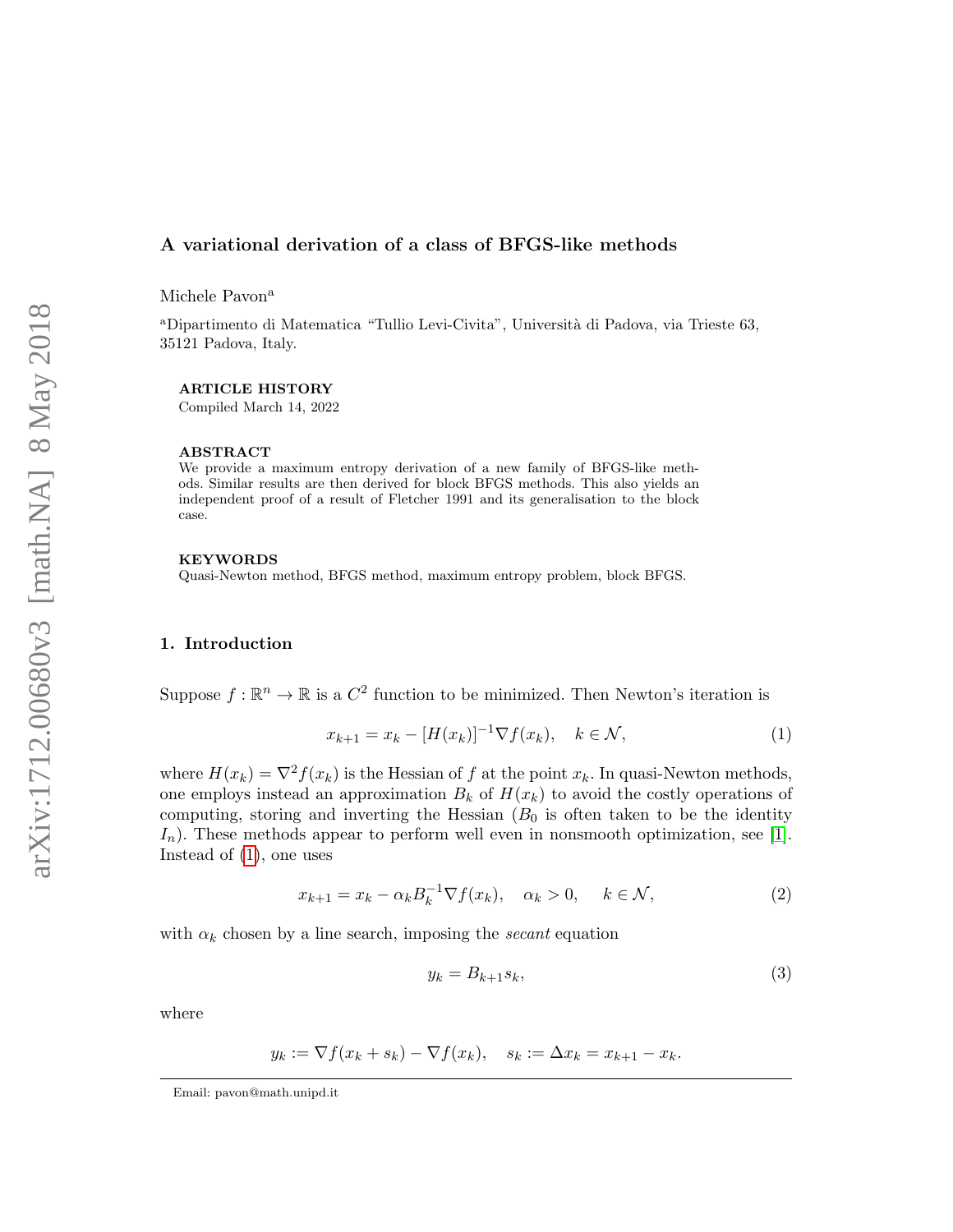The secant condition is motivated by the expansion

$$
\nabla f(x_k + s_k) \approx \nabla f(x_k) + H(x_k)s_k. \tag{4}
$$

For  $n > 1$ ,  $B_{k+1}$  satisfying [\(3\)](#page-0-1) is underdetermined. Various methods are used to find a symmetric  $B_{k+1}$  that satisfies the secant equation [\(3\)](#page-0-1) and is closest in some metric to the current approximation  $B_k$ . In several methods,  $B_{k+1}$  or its inverse is a rank one or two update of the previous estimate [\[2\]](#page-9-0).

Since for a strongly convex function the Hessian  $H(x_k)$  is a symmetric positive definite matrix, we can think of its approximation  $B_k$  as a covariance of a zero-mean, multivariate Gaussian distribution. Recall that in the case of two zero-mean multivariate normal distributions p, q with nonsingular  $n \times n$  covariance matrixes P, Q, respectively, the relative entropy (divergence, Kullback-Leibler index) can be derived in closed form

$$
\mathbb{D}(p||q) = \int \log \frac{p(x)}{q(x)} p(x) dx = \frac{1}{2} [\log \det (P^{-1}Q) + tr(Q^{-1}P) - n].
$$

Since  $P^{-1}$  and  $Q^{-1}$  are the natural parameters of the Gaussian distributions, we write

$$
\mathbb{D}(P^{-1}||Q^{-1}) = \frac{1}{2} \left[ \log \det \left( P^{-1}Q \right) + \text{trace} \left( Q^{-1}P \right) - n \right] \tag{5}
$$

## <span id="page-1-2"></span>2. A maximum entropy problem

Consider minimizing  $D(B^{-1}||B^{-1})$  $\binom{-1}{k}$  over symmetric, positive definite B subject to the secant equation

<span id="page-1-0"></span>
$$
B^{-1}y_k = s_k.\tag{6}
$$

In [\[3\]](#page-9-1), Fletcher indeed showed that the solution to this variational problem is provided by the BFGS iterate thereby providing a variational characterization for it alternative to Goldfarb's classical one [\[4\]](#page-9-2), [\[2,](#page-9-0) Section 6.1]. We take a different approach leading to a family of BFGS-like methods.

First of all, observe that  $B^{-1}y_k$  must be the given vector  $s_k$ . Thus, it seems reasonable that  $B_{k+1}^{-1}$  should approximate  $B_k^{-1}$  $k^{-1}$  only in directions different from  $y_k$ . We are then led to consider the following new problem

<span id="page-1-1"></span>
$$
\min_{\{B = B^T, B > 0\}} \mathbb{D}(B^{-1}||P_k^T B_k^{-1} P_k)
$$
\n(7)

subject to [\(6\)](#page-1-0), where  $P_k$  is a rank  $n-1$  matrix satisfying  $P_k y_k = 0$ , subject to the secant equation [\(6\)](#page-1-0). One possible choice for  $P_k$  is the orthogonal projection

$$
P_k = I_n - \frac{y_k y_k^T}{y_k^T y_k} = I_n - \Pi_{y_k}.
$$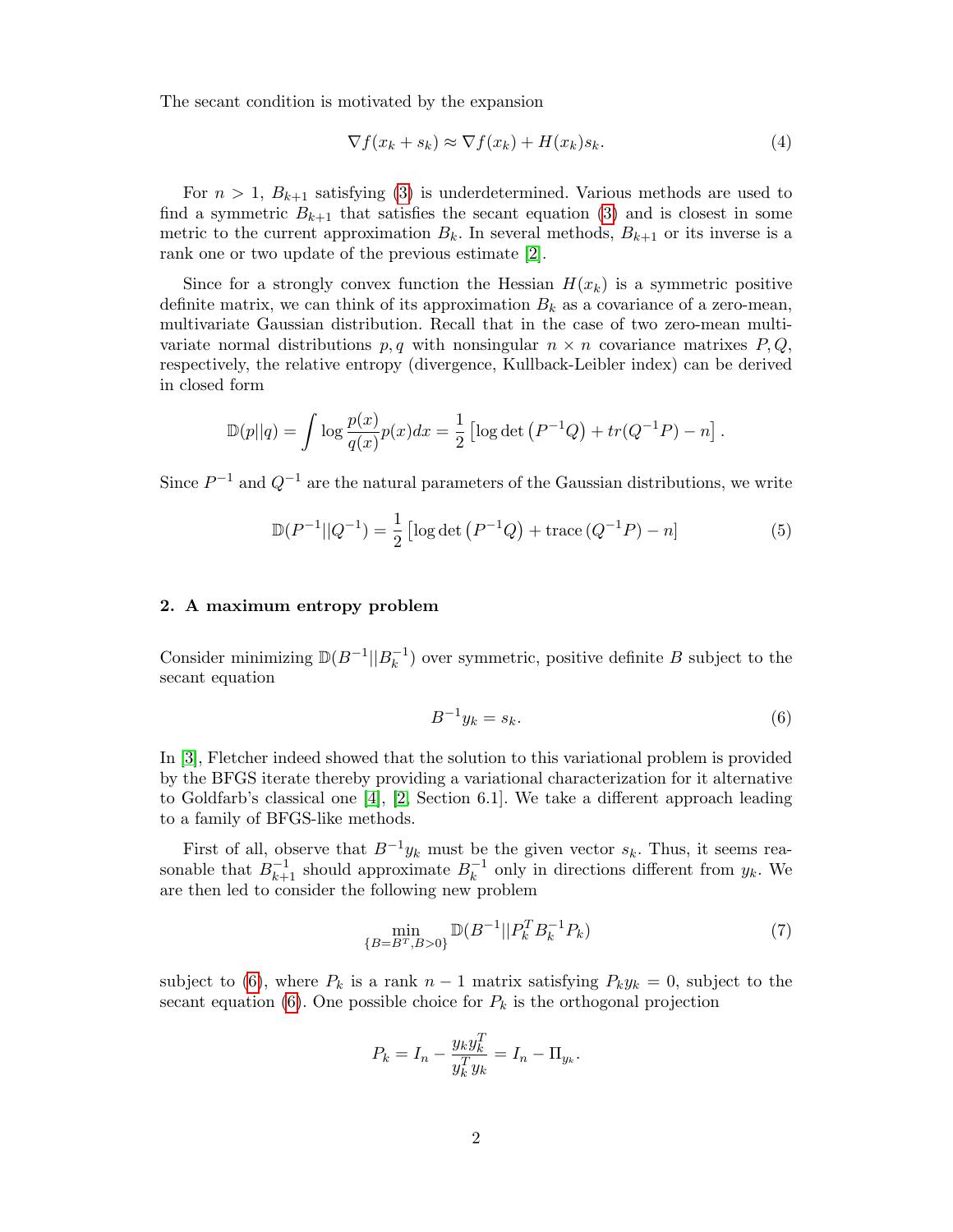Since  $P_k B_k^{-1}$  $k^{-1}P_k$  is singular, however, [\(7\)](#page-1-1) does not make sense. Thus, to regularize the problem, we replace  $P_k$  with the nonsingular, positive definite matrix  $P_k^{\epsilon} = P_k + \epsilon I_n$ .

The Lagrangian for this problem is

$$
\mathcal{L}(B,\lambda) = \frac{1}{2} \left[ \log \det \left( B^{-1} (P_k^{\epsilon})^{-1} B_k P_k^{\epsilon} \right) + tr \left( P_k^{\epsilon} B_k^{-1} P_k^{\epsilon} B \right) - n \right] + \lambda_k^T [B s_k - y_k] =
$$
  

$$
\frac{1}{2} \left[ \log \det \left( B^{-1} B_k \right) + \frac{1}{2} \log \det \left( (P_k^{\epsilon})^{-2} \right) + tr \left( P_k^{\epsilon} B_k^{-1} P_k^{\epsilon} B \right) - n \right] + \lambda_k^T [B s_k - y_k].
$$

Observe that the term

$$
\frac{1}{2}\log\det\left((P_k^\epsilon)^{-2}\right)
$$

does not depend on B and therefore plays no role in the variational analysis. To compute the first variation of  $\mathcal L$  in direction  $\delta B$ , we first recall a simple result. Consider the map J defined on nonsingular,  $n \times n$  matrices M by  $J(M) = \log |\det[M]|$ . Let  $\delta J(M, \delta M)$  denote the directional derivative of J in direction  $\delta M \in \mathbb{R}^{n \times n}$ . We then have the following result :

<span id="page-2-0"></span>**Lemma 2.1.** [\[5,](#page-9-3) Lemma 2] If M is nonsingular then, for any  $\delta M \in \mathbb{R}^{n \times n}$ ,

$$
\delta J(M; \delta M) = \text{trace}[M^{-1} \delta M].
$$

Observe also that any positive definite matrix  $B$  is an interior point in the cone C of positive semidefinite matrices in any symmetric direction  $\delta B \in \mathbb{R}^{n \times n}$ . Imposing  $\delta\mathcal{L}(B,\lambda;\delta B) = 0$  for all such  $\delta B$ , we get, in view of Lemma [2.1,](#page-2-0)

trace 
$$
\left[ \left( -(B_{k+1}^{\epsilon})^{-1} + P_k^{\epsilon} B_k^{-1} P_k^{\epsilon} + 2s_k \lambda_k^T \right) \delta B \right] = 0, \quad \forall \delta B,
$$

which gives

$$
(B_{k+1}^{\epsilon})^{-1} = P_k^{\epsilon} B_k^{-1} P_k^{\epsilon} + 2s_k \lambda_k^T.
$$
 (8)

As  $\epsilon \searrow 0$ , we get the iteration

<span id="page-2-1"></span>
$$
B_{k+1}^{-1} = P_k B_k^{-1} P_k + 2s_k \lambda_k^T.
$$
\n(9)

Since  $P_k y_k = 0$ , in order to satisfy the secant equation

$$
B_{k+1}^{-1}y_k = s_k.
$$

it suffices to choose the multiplier  $\lambda_k$  so that

$$
2\lambda_k^T y_k = 1.
$$

We need, however, to also guarantee symmetry and positive definiteness of the solution. We are then led to choose  $\lambda_k$  as

$$
\lambda_k = \frac{s_k}{2y_k^T s_k}.\tag{10}
$$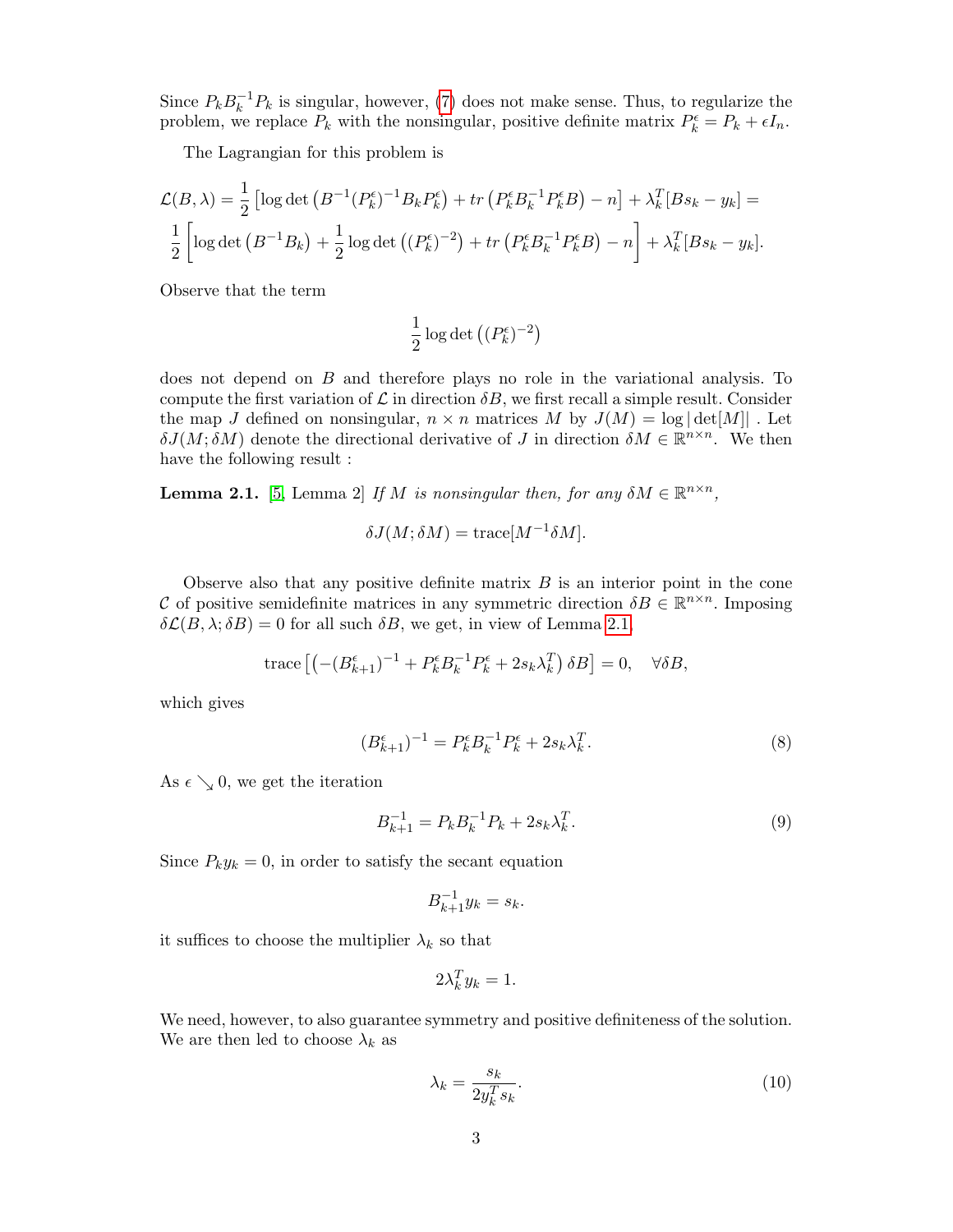Finally, notice that, under the curvature assumption

$$
y_k^T s_k > 0,\t\t(11)
$$

if  $B_k > 0$ , indeed  $B_{k+1}$  in [\(9\)](#page-2-1) is symmetric, positive definite justifying the previous calculations. We have therefore established the following result.

<span id="page-3-0"></span>**Theorem 2.2.** Assume  $B_k > 0$  and  $y_k^T s_k > 0$ . A solution  $B^*$  of

$$
\min_{\{B=B^T,B>0\}} \mathbb{D}(B^{-1}||P_k^T B_k^{-1} P_k),
$$

subject to constraint [\(6\)](#page-1-0), in the regularized sense described above, is given by

$$
(B^*)^{-1} = \left(I_n - \frac{y_k y_k^T}{y_k^T y_k}\right) B_k^{-1} \left(I_n - \frac{y_k y_k^T}{y_k^T y_k}\right) + \frac{s_k s_k^T}{y_k^T s_k}.
$$
 (12)

# <span id="page-3-3"></span>3. BFGS-like methods

From Theorem [2.2,](#page-3-0) we get the following quasi-Newton iteration:

<span id="page-3-2"></span>
$$
x_{k+1} = x_k - \alpha_k B_k^{-1} \nabla f(x_k), \quad x_0 = \bar{x}, \tag{13}
$$

$$
B_{k+1}^{-1} = \left(I_n - \frac{y_k y_k^T}{y_k^T y_k}\right) B_k^{-1} \left(I_n - \frac{y_k y_k^T}{y_k^T y_k}\right) + \frac{s_k s_k^T}{y_k^T s_k}, \quad B_0 = I_n. \tag{14}
$$

Note that, for limited-memory iterations, this method has the same storage requirement as standard limited-memory BFGS, say  $(s_j, y_j)$ ,  $j = k, k - 1, \ldots, k - m + 1$ . Now let  $v_k \in \mathbb{R}^n$  be any vector not orthogonal to  $y_k$ . Then

<span id="page-3-4"></span>
$$
P_k(v_k) := \frac{y_k v_k^T}{y_k^T v_k} \tag{15}
$$

is an oblique projection onto  $y_k$ . Employing  $P_k(v_k)$  and its transpose in place of  $\Pi_{y_k}$ in [\(7\)](#page-1-1) and performing the variational analysis after regularisation, we get a BFGS-like iteration

<span id="page-3-1"></span>
$$
B_{k+1}^{-1} = (I_n - P_k(v_k))^T B_k^{-1} (I_n - P_k(v_k)) + \frac{s_k s_k^T}{y_k^T s_k}
$$
\n(16)

In particular, if  $v_k = s_k$ , the corresponding oblique projection is

$$
P_k(s_k) = \frac{y_k s_k^T}{y_k^T s_k}.
$$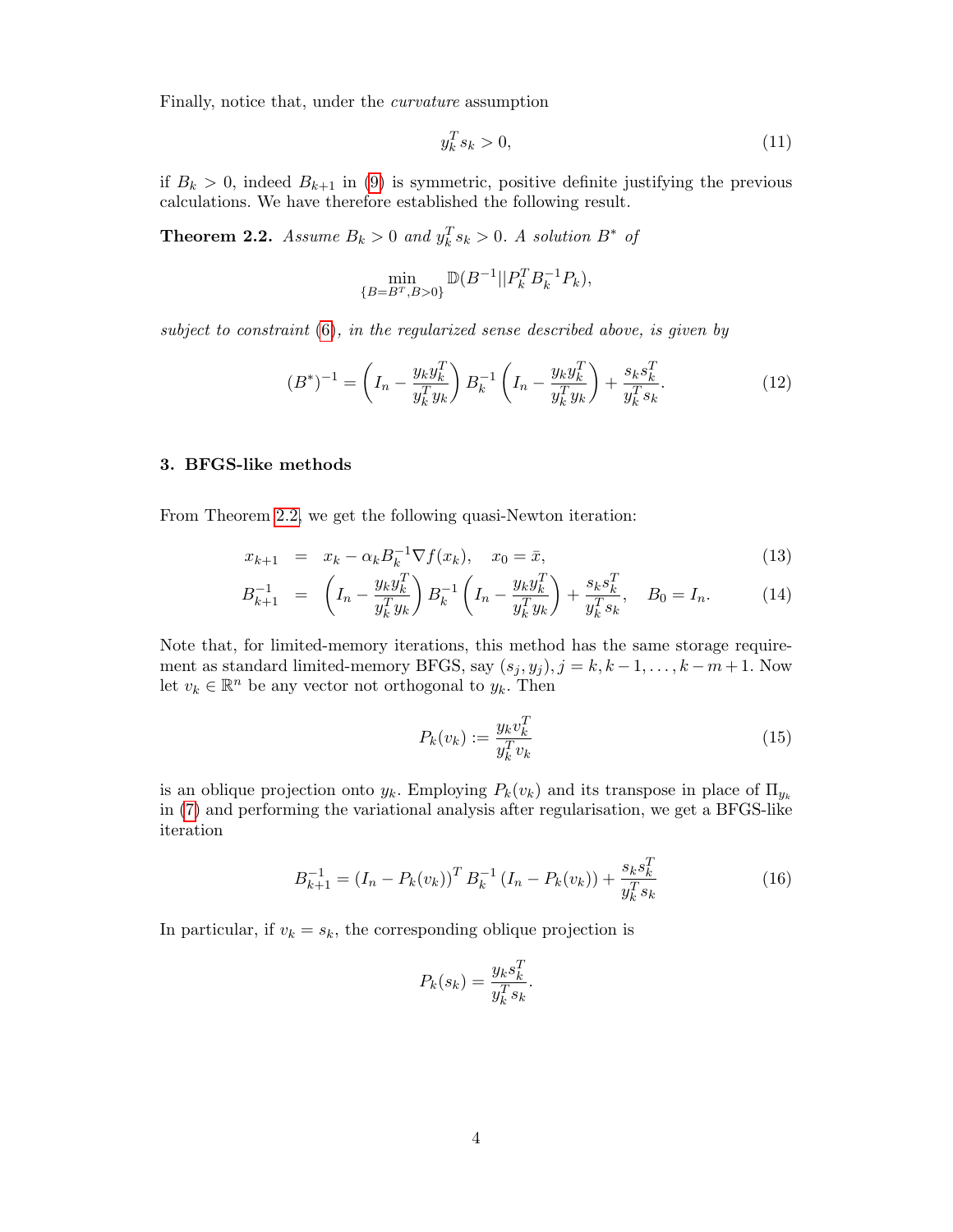In such case, [\(16\)](#page-3-1) is just the standard (BFGS) iteration for the inverse approximate Hessian

<span id="page-4-0"></span>
$$
B_{k+1}^{-1} = \left(I_n - \frac{y_k s_k^T}{y_k^T s_k}\right)^T B_k^{-1} \left(I_n - \frac{y_k s_k^T}{y_k^T s_k}\right) + \frac{s_k s_k^T}{y_k^T s_k}.
$$
 (17)

Here  $T_k = I_n - P_k(s_k)$  is a rank  $n-1$  matrix satisfying  $T_k y_k = 0$  as is  $I - \Pi_{y_k}$ . We now get an alternative derivation of Fletcher's result [\[3\]](#page-9-1).

<span id="page-4-1"></span>**Corollary 3.1.** Assume  $B_k > 0$  and  $y_k^T s_k > 0$ . A solution  $B^*$  of

$$
\min_{\{B=B^T,B>0\}}\mathbb{D}(B^{-1}||B_k^{-1}),
$$

subject to constraint [\(6\)](#page-1-0) is given by the standard (BFGS) iteration [\(17\)](#page-4-0).

**Proof.** We show that in the limit, as  $\epsilon \searrow 0$ ,  $\mathbb{D}(B^{-1}||B_{k}^{-1})$  and k  $\mathbb{D}\left(B^{-1}|\big|\left(I_n - \frac{y_k s_k^T}{y_k^Ts_k} + \epsilon I_n\right)^TB_k^{-1}\right.$  $\mathcal{L}_k^{-1}\left(I_n - \frac{y_ks_k^T}{y_k^Ts_k} + \epsilon I_n\right)\right)$  only differ by terms not depending on B. Indeed,

$$
\mathbb{D}\left(B^{-1}||\left(I_n - \frac{y_k s_k^T}{y_k^T s_k} + \epsilon I_n\right)^T B_k^{-1} \left(I_n - \frac{y_k s_k^T}{y_k^T s_k} + \epsilon I_n\right)\right)
$$
\n
$$
= \frac{1}{2} \left\{ \log \det \left(B^{-1} B_k\right) + \log \det \left[\left(I_n - \frac{y_k s_k^T}{y_k^T s_k} + \epsilon I_n\right)^{-1} \left(I_n - \frac{y_k s_k^T}{y_k^T s_k} + \epsilon I_n\right)^{-T}\right] + \text{trace}\left[\left((1+\epsilon)I_n - \frac{y_k s_k^T}{y_k^T s_k}\right)^T B_k^{-1} \left((1+\epsilon)I_n - \frac{y_k s_k^T}{y_k^T s_k}\right) B\right] - n \right\}
$$

Note that, by the circulant property of the trace,

trace 
$$
\left[ -\frac{s_k y_k^T}{y_k^T s_k} B_k^{-1} (1 + \epsilon) B \right]
$$
 = trace  $\left[ -B \frac{s_k y_k^T}{y_k^T s_k} B_k^{-1} (1 + \epsilon) \right]$ 

It now suffices to observe that, for symmetric matrices B satisfying [\(6\)](#page-1-0)  $Bs_k = y_k$ , the products

$$
B\frac{s_k y_k^T}{y_k^Ts_k} = \frac{y_ks_k^T}{y_k^Ts_k}B = \frac{y_k y_k^T}{y_k^Ts_k}
$$

 $\Box$ 

are independent of B.

Iterations [\(13\)](#page-3-2)-[\(14\)](#page-3-2) and [\(13\)](#page-3-2)-[\(16\)](#page-3-1) are expected to enjoy the same convergence properties as the canonical BFGS method [\[2,](#page-9-0) Chapter 6]. They can, in principle, be applied also to nonsmooth cases along the lines of [\[1\]](#page-8-0) with an exact line search to compute  $\alpha_k$ at each step.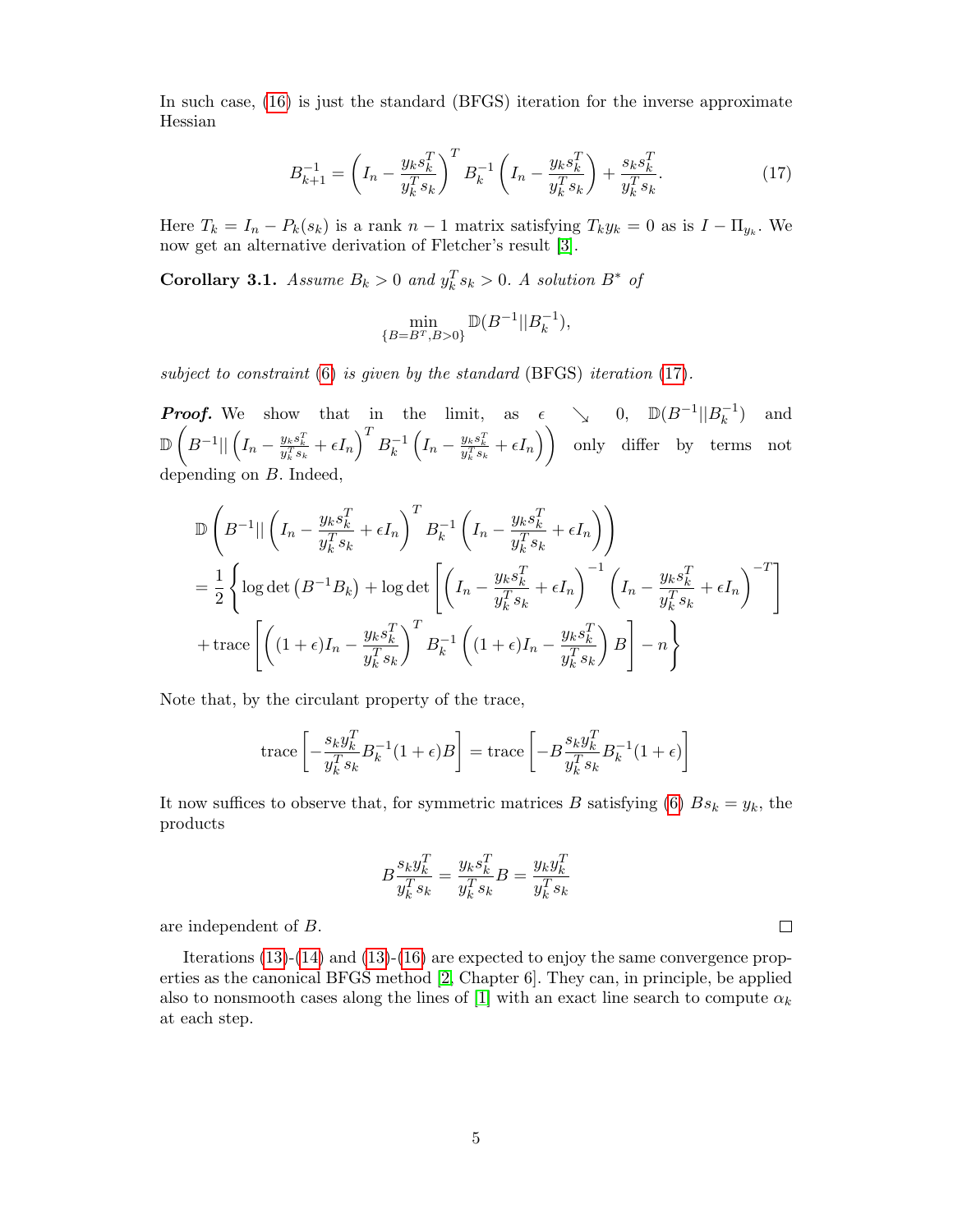## 4. Block BFGS-like methods

In some large dimensional problems, it is prohibitive to calculate the full gradient at each iteration. Consider for instance deep neural networks. A deep network consists of a nested composition of a linear transformation and a nonlinear one  $\sigma$ . In the learning phase of a deep network, one compares the predictions  $y(x, \xi^i)$  for the input sample  $\xi^i$ with the actual output  $y^i$ . This is done through a cost function  $f_i(x)$ , e.g.

$$
f_i(x) = ||y^i - y(x; \xi^i)||^2.
$$

The goal is to learn the *weights* x through minimization of the empirical loss function

$$
f(x) = \frac{1}{N} \sum_{i=1}^{N} f_i(x).
$$

In modern datasets,  $N$  can be in the millions and therefore calculation of the full gradient  $\frac{1}{N} \sum_{i=1}^{N} \nabla f_i(x)$  at each iteration to perform gradient descent is unfeasible. One can then resort to *stochastic gradients* by sampling uniformly from the set  $\{1, \ldots, N\}$ the index  $i_k$  where to compute the gradient at iteration k. In alternative, one can also average the gradient over a set of randomly chosen samples called a "mini-batch". In [\[6\]](#page-9-4), a so-called block BFGS was proposed. Let  $S_k$  be a sketching matrix of directions [\[6\]](#page-9-4) and let  $\mathcal{T} \subset [N]$ . Rather than taking differences of random gradients, one computes the action of the sub-sampled Hessian on  $S_k$  as

$$
Y_k := \frac{1}{|\mathcal{T}|} \sum_{i \in \mathcal{T}} \nabla^2 f_i(x_k) S_k
$$

To update  $B_k^{-1}$  $\kappa^{-1}$ , we can now consider the problem

$$
\min_{\{B=B^T,B>0\}} \mathbb{D}\left(B^{-1}||P_k^T B_k^{-1} P_k\right) \tag{18}
$$

where  $I - P_k$  projects onto the space spanned by the columns of  $Y_k$ , subject to the block-secant equation

<span id="page-5-1"></span>
$$
B^{-1}Y_k = S_k. \tag{19}
$$

Again, one possible choice for  $S_k$  is  $I - \Pi_{Y_k}$  where  $\Pi_{Y_k} = Y_k (Y_k^T Y_k)^{-1} Y_k^T$  is the orthogonal projection. The same variational argument as in Section [2](#page-1-2) leads to the iteration

$$
B_{k+1}^{-1} = (I - \Pi_{Y_k}) B_k^{-1} (I - \Pi_{Y_k}) + S_k (S_k^T Y_k)^{-1} S_k^T.
$$
 (20)

Another choice for  $P_k$  is the oblique projection  $I - Y_k (S_k^T Y_k)^{-1} S_k^T$  leading to the iteration in [\[6\]](#page-9-4)

<span id="page-5-0"></span>
$$
B_{k+1}^{-1} = \left(I - Y_k (S_k^T Y_k)^{-1} S_k^T\right)^T B_k^{-1} \left(I - Y_k (S_k^T Y_k)^{-1} S_k^T\right) + S_k (S_k^T Y_k)^{-1} S_k^T. \tag{21}
$$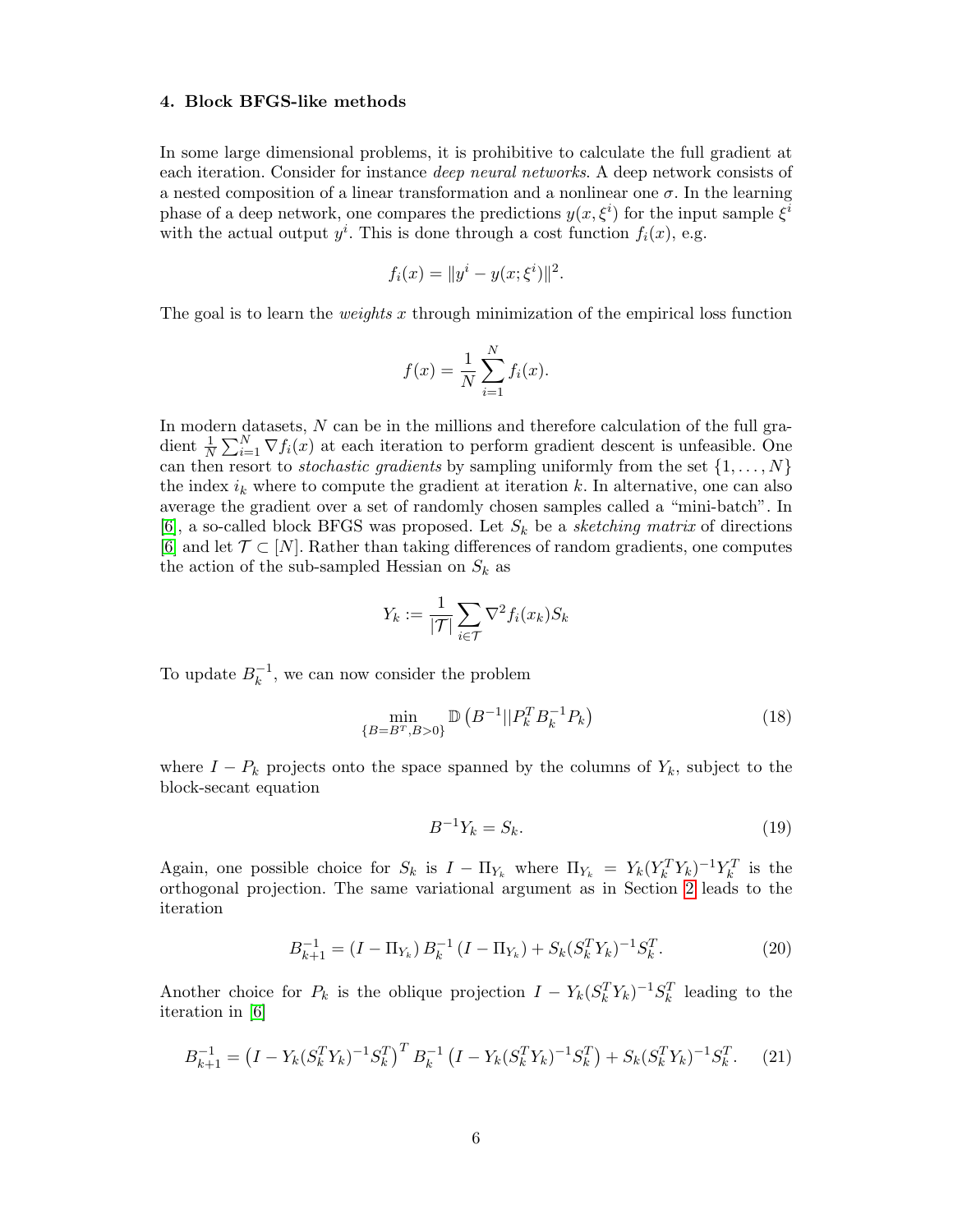We then obtain a variational characterisation of the iteration [\(21\)](#page-5-0) alternative to the one of [\[6,](#page-9-4) Appendix A] and generalizing Fletcher [\[3\]](#page-9-1).

**Corollary 4.1.** Assume  $B_k > 0$  and  $S_k^T Y_k > 0$ . A solution  $B^*$  of

$$
\min_{\{B=B^T,B>0\}} \mathbb{D}(B^{-1}||B_k^{-1}),
$$

subject to constraint [\(19\)](#page-5-1) is given by  $B_{k+1}$  in [\(21\)](#page-5-0).

The proof is analogous to the proof of Corollary [3.1.](#page-4-1)

# <span id="page-6-0"></span>5. Numerical Experiments

The algorithm  $(13)-(14)$  $(13)-(14)$  $(13)-(14)$  has the form:

1: **procedure**  $BFGS-LIKE(f, Gf, x_0, tolerance)$ 2:  $B \leftarrow I_d$   $\triangleright d$  is the dimension of  $x_0$  and  $I_d$  is the identity in  $R^d$ 3:  $x \leftarrow x_0$ 4: for  $n = 1, ..., MaxIterations$  do 5:  $y \leftarrow Gf(x)$ 6: if  $||y|| <$  tolerance then 7: break 8:  $SearchDirection \leftarrow -By$ 9:  $\alpha \leftarrow LineSearch(f, GF, x, SearchDirection)$ 10:  $\Delta x \leftarrow \alpha$  SearchDirection 11:  $S \leftarrow I_d - \frac{yy^T}{y^T}$  $y^Ty$ 12:  $B \leftarrow S^{T}BS + \frac{\Delta x \Delta x^{T}}{y^{T}dx}$  $y^T dx$ 13:  $x \leftarrow x + \Delta x$ 14: return  $x$ 

Algorithm 1: BFGS-like algorithm [\(13\)](#page-3-2)-[\(14\)](#page-3-2)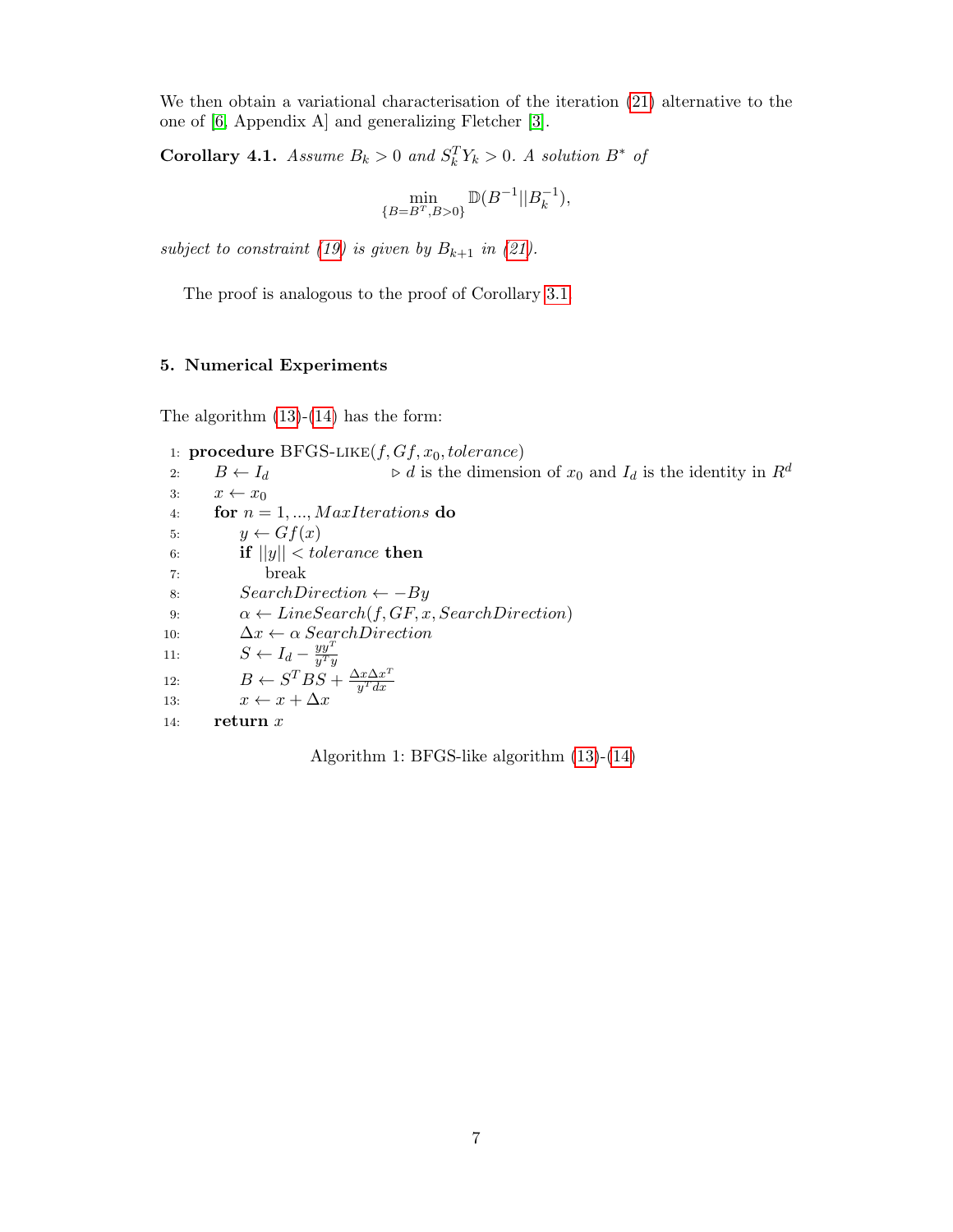While the effectiveness of the BFGS-like algorithms introduced in Section [3](#page-3-3) needs to be tested on a significant number of large scale benchmark problems, we provide below two examples where the BFGS-like algorithm [\(13\)](#page-3-2)-[\(14\)](#page-3-2) appears to perform better than standard BFGS. Consider the strictly convex function  $f$  on  $\mathbb{R}^2$ 

$$
f(x_1, x_2) = e^{x_1 - 1} + e^{-x_2 + 1} + (x_1 - x_2)^2
$$

whose minimum point is  $x^* \approx (0.8, 1.2)$ . Take as starting point:  $(5, -7)$ . Figure 1 illustrates the decay of the error  $||x^n - x^*||_2$  over 50 iterations for the classical BFGS and for algorithm  $(13)-(14)$  $(13)-(14)$  $(13)-(14)$ .



**Figure 1.** Plot of  $||x^n - x^*||_2$  for each iteration n

Consider now the (nonconvex) Generalized Rosenbrock function in 10 dimensions:

$$
f(x) = \sum_{i=1}^{9} \left[ 100 \left( x_{i+1} - x_i^2 \right)^2 + (x_i - 1)^2 \right], \quad -30 \le x_i \le 30, \ i = 1, 2, \dots, 10.
$$

It has an absolute minumum at  $x_i^* = 1, i = 1, ..., 10$  and  $f(x^*) = 0$ . Taking as initial point  $x_0 = (0, 0, \ldots, 0)$  the origin, both methods get stuck in a local minimum, see Figure 2.



**Figure 2.** Plot of  $||x^n - x^*||_2$  for each iteration n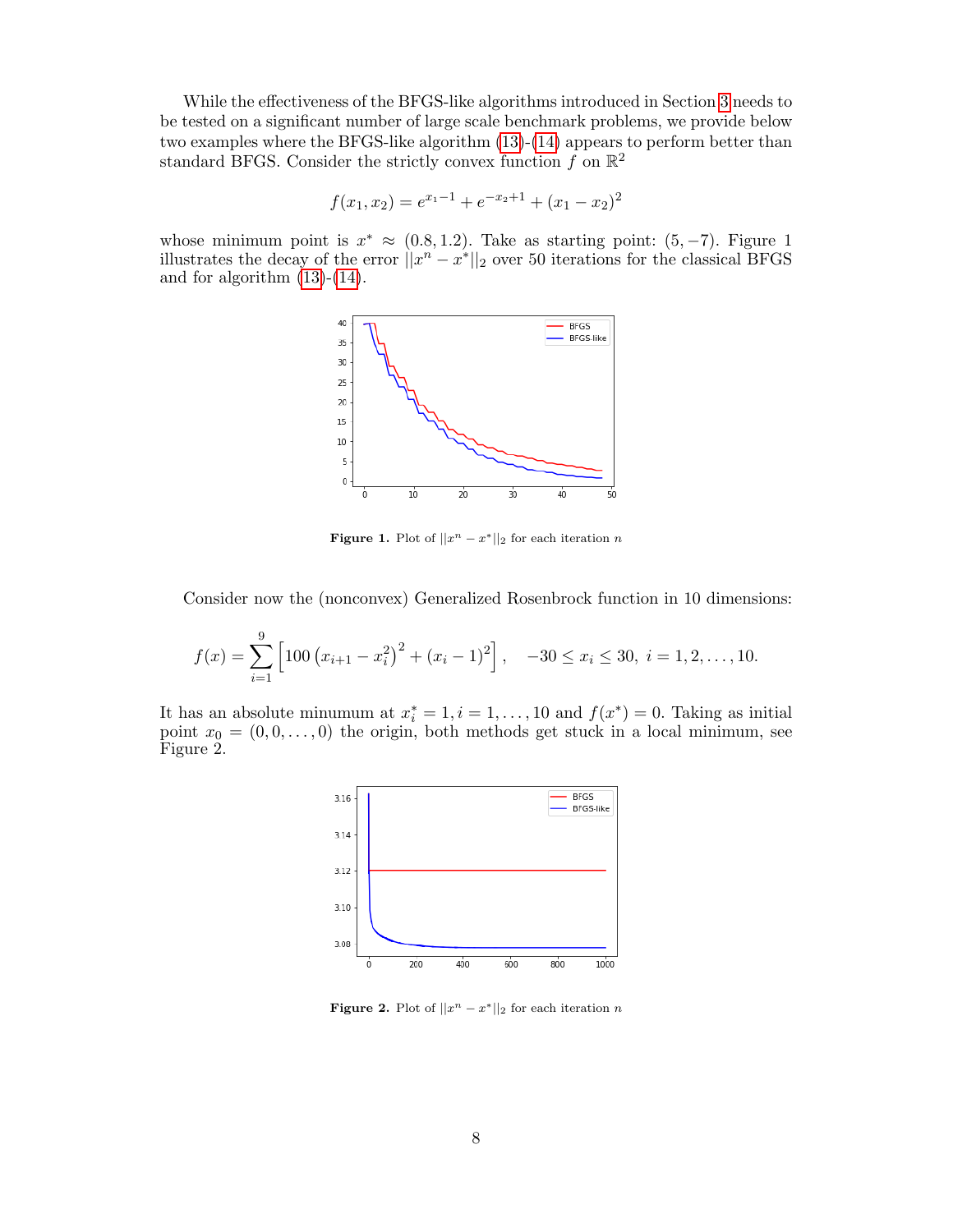Instead, initiating the recursions at  $x_0 = (0.9, 0.9, \ldots, 0.9)$ , both algorithms converge to the absolute minimum (Figure 3 depicts 100 iterations). After a few initial steps, BFGS-like appears to perform better than BFGS.



**Figure 3.** Plot of  $||x^n - x^*||_2$  for each iteration n

# 6. Closing comments

We have proposed a new family of BFGS-like iterations of which  $(13)-(14)$  $(13)-(14)$  $(13)-(14)$  is a most natural one. The entropic variational derivation provides theoretical support for these methods and a new proof of Fletcher's classical derivation [\[3\]](#page-9-1). Further study is needed to exploit the flexibility afforded by this new family (the vector  $v_k$  determining the oblique projection in [\(15\)](#page-3-4) appears as a "free parameter"). Similar results have been established for block BFGS. A few numerical experiments seem to indicate that [\(13\)](#page-3-2)- [\(14\)](#page-3-2) may perform better in some problems than standard BFGS.

# Acknowledgments

This paper was written during a stay at the Courant Institute of Mathematical Sciences of the New York University whose hospitality is gratefully acknowledged. In particular, I would like to thank Michael Overton and Esteban Tabak for useful conversations and for pointing out some relevant literature. I would also like to thank Montacer Essid for kindly providing the code and the numerical examples of Section [5.](#page-6-0)

## Funding

Supported in part by the University of Padova Research Project CPDA 140897.

## References

<span id="page-8-0"></span>[1] A.S. Lewis and M.L. Overton, Nonsmooth Optimization via Quasi-Newton Methods Math. Programming 141 (2013), pp. 135-163.